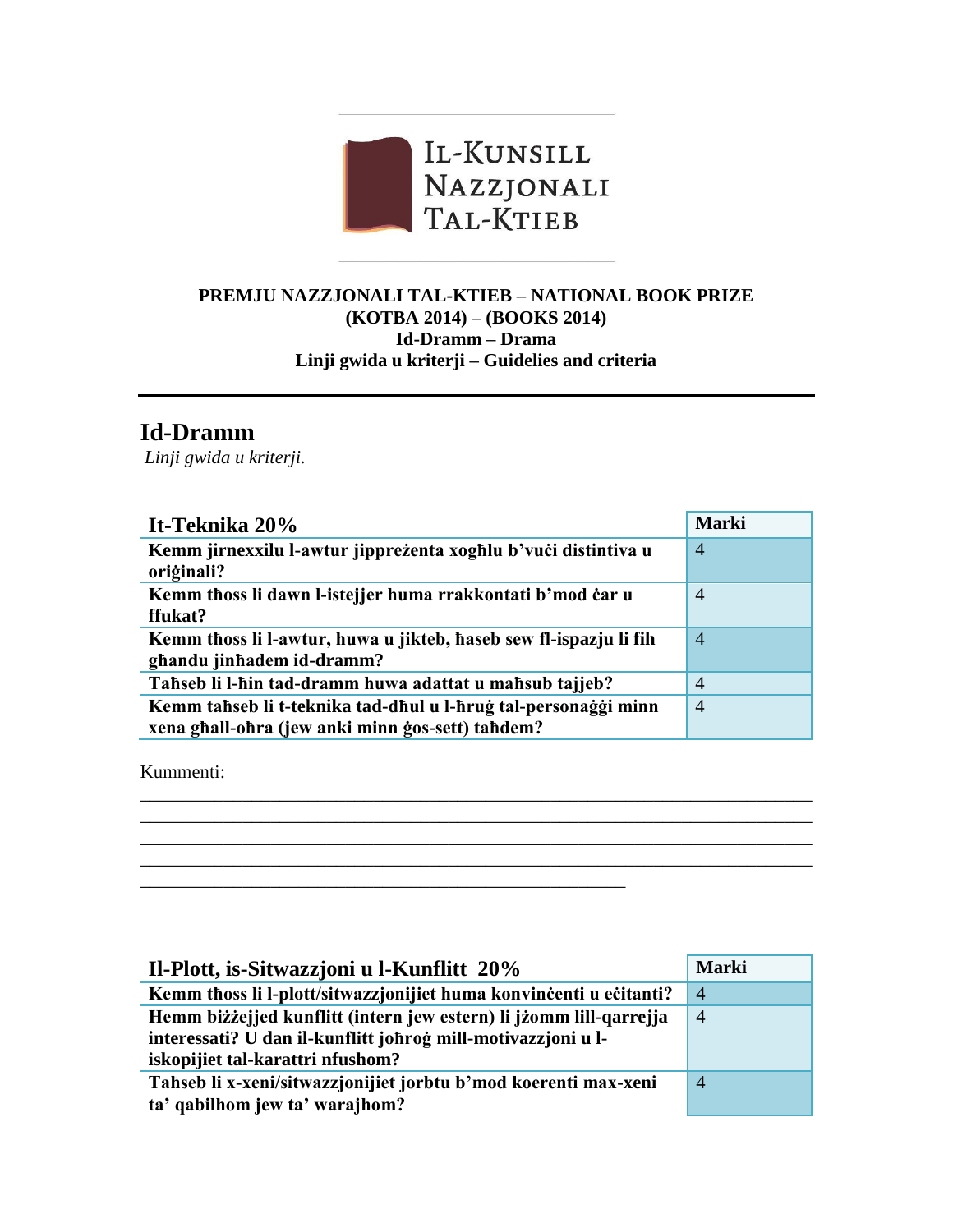| Kemm thoss li l-plott u/jew is-sitwazzjoni/jiet huma mhaddma<br>tajjeb?    | $\overline{4}$ |
|----------------------------------------------------------------------------|----------------|
| Kemm tahseb li t-teknika tal-analessi u l-prolessi tigi mhaddma<br>tajjeb? | $\overline{4}$ |
|                                                                            |                |

\_\_\_\_\_\_\_\_\_\_\_\_\_\_\_\_\_\_\_\_\_\_\_\_\_\_\_\_\_\_\_\_\_\_\_\_\_\_\_\_\_\_\_\_\_\_\_\_\_\_\_\_\_\_\_\_\_\_\_\_\_\_\_\_\_\_\_\_\_\_\_\_

\_\_\_\_\_\_\_\_\_\_\_\_\_\_\_\_\_\_\_\_\_\_\_\_\_\_\_\_\_\_\_\_\_\_\_\_\_\_\_\_\_\_\_\_\_\_\_\_\_\_\_\_\_\_\_\_\_\_\_\_\_\_\_\_\_\_\_\_\_\_\_\_  $\ldots$  . The contribution of the contribution of the contribution of the contribution of the contribution of the contribution of the contribution of the contribution of the contribution of the contribution of the contribut

 $\mathcal{L}_\text{max}$  , and the set of the set of the set of the set of the set of the set of the set of the set of the set of the set of the set of the set of the set of the set of the set of the set of the set of the set of the

Kummenti:

| Il-Karattri u d-djalogar 20%                                            | <b>Marki</b>   |
|-------------------------------------------------------------------------|----------------|
| Kemm thoss li kull karattru prinčipali ghandu vuči unika kif ukoll      | $\overline{4}$ |
| karatterističi distintivi? U kemm thoss li din il-vuči hija konsistenti |                |
| u adattata ghar-rwol tal-karattru?                                      |                |
| Tahseb li l-karattri prinčipali huma multidimensjonali, b'evidenza      | $\overline{4}$ |
| (jew ghallingas hjiel) li ghandhom kemm dghufijiet kif ukoll hiliet     |                |
| b'sahhithom? U jagixxu, jitkellmu, igibu ruhhom tajjeb ghaż-            |                |
| żmien u l-generu tad-dramm? (Dan il-kriterju, naturalment, jigi         |                |
| sospiż f'każ fejn huwa car li karattru huwa intenzjonat bhala           |                |
| prototip jew karikatura. Iżda wiehed irid joqghod attent li jara u      |                |
| jifhem li xi drabi m'hemm xejn hazin li karattru                        |                |
| multidimensjonali/realistiku ikun iservi wkoll ta'                      |                |
| karikatura/sterjotip/prototip).                                         |                |
| Kemm thoss li d-djalogar u l-azzjonijiet jghinu fil-binja tal-          | $\overline{4}$ |
| karattri u jghinu biex imexxu l-plott u/jew ir-relazzjonijiet 'il       |                |
| quddiem?                                                                |                |
| Hemm djalogu naturali u mhux imqanżah jew li jispjega żżejjed?          | $\overline{4}$ |
| (Naturalment dan jiddependi mit-tip ta' generu tad-dramm (i.e fit-      |                |
| Teatru tal-assurd wiehed jistenna li d-djalogar ma jinhassx             |                |
| daqstant čar u naturali.)                                               |                |
| Kemm thoss li d-didaskalija hija čara u mirquma u qieghda hemm          | $\overline{4}$ |
| biex tghin lid-direttur u lill-qarrej?                                  |                |

 $\ldots$  . The contribution of the contribution of the contribution of the contribution of the contribution of the contribution of  $\alpha$ \_\_\_\_\_\_\_\_\_\_\_\_\_\_\_\_\_\_\_\_\_\_\_\_\_\_\_\_\_\_\_\_\_\_\_\_\_\_\_\_\_\_\_\_\_\_\_\_\_\_\_\_\_\_\_\_\_\_\_\_\_\_\_\_\_\_\_\_\_\_\_\_

\_\_\_\_\_\_\_\_\_\_\_\_\_\_\_\_\_\_\_\_\_\_\_\_\_\_\_\_\_\_\_\_\_\_\_\_\_\_\_\_\_\_\_\_\_\_\_\_\_\_\_\_

Kummenti: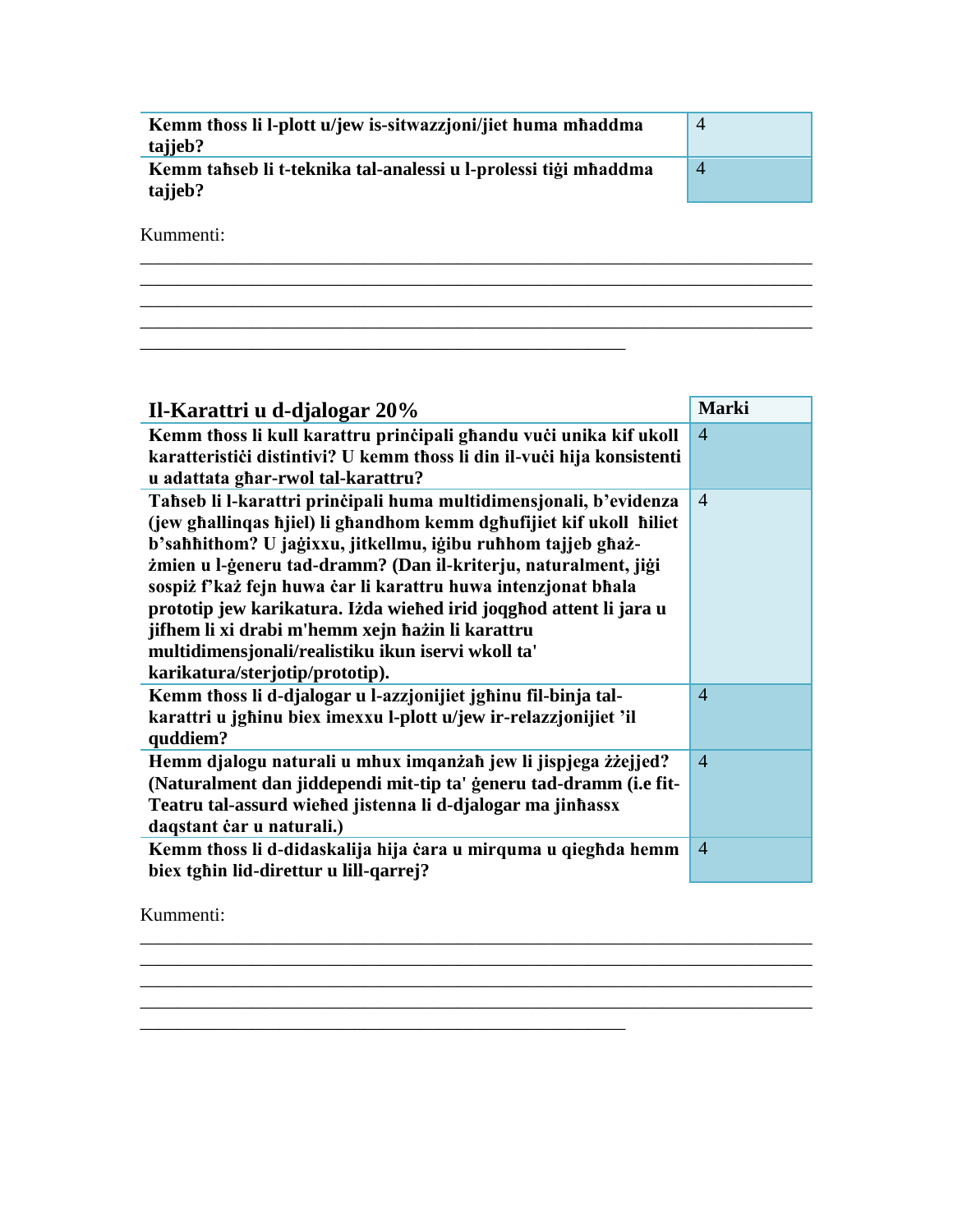| <b>Marki</b>   |
|----------------|
| 4              |
| $\overline{4}$ |
|                |
| $\overline{4}$ |
|                |
| 4              |
|                |
| 4              |
|                |

Kummenti:



\_\_\_\_\_\_\_\_\_\_\_\_\_\_\_\_\_\_\_\_\_\_\_\_\_\_\_\_\_\_\_\_\_\_\_\_\_\_\_\_\_\_\_\_\_\_\_\_\_\_\_\_\_\_\_\_\_\_\_\_\_\_\_\_\_\_\_\_\_\_\_\_

| L-impressioni tieghek dwar dan ix-xoghol 20%                    | <b>Marki</b> |
|-----------------------------------------------------------------|--------------|
| L-awtur jirnexxilu jikkonkretizza l-ideat tieghu permezz tal-   | 8            |
| karattri u l-azzjonijiet taghhom u mhux permezz ta' vući        |              |
| didattika?                                                      |              |
| Kemm thoss li l-użu tal-lingwa huwa tajjeb, frisk u innovattiv? | 6            |
| Dan id-dramm jirnexxilu jolqot l-emozzjonijiet tieghek? Thossok | 6            |
| stimulat bl-esperjenza ta' qari ta' dan id-dramm? Tista' tarah  |              |
| jittella' fuq palk?                                             |              |

\_\_\_\_\_\_\_\_\_\_\_\_\_\_\_\_\_\_\_\_\_\_\_\_\_\_\_\_\_\_\_\_\_\_\_\_\_\_\_\_\_\_\_\_\_\_\_\_\_\_\_\_\_\_\_\_\_\_\_\_\_\_\_\_\_\_\_\_\_\_\_\_  $\overline{\phantom{a}}$  , and the contribution of the contribution of the contribution of the contribution of the contribution of the contribution of the contribution of the contribution of the contribution of the contribution of the \_\_\_\_\_\_\_\_\_\_\_\_\_\_\_\_\_\_\_\_\_\_\_\_\_\_\_\_\_\_\_\_\_\_\_\_\_\_\_\_\_\_\_\_\_\_\_\_\_\_\_\_\_\_\_\_\_\_\_\_\_\_\_\_\_\_\_\_\_\_\_\_  $\mathcal{L}_\text{max}$  and  $\mathcal{L}_\text{max}$  and  $\mathcal{L}_\text{max}$  and  $\mathcal{L}_\text{max}$  and  $\mathcal{L}_\text{max}$  and  $\mathcal{L}_\text{max}$ 

\_\_\_\_\_\_\_\_\_\_\_\_\_\_\_\_\_\_\_\_\_\_\_\_\_\_\_\_\_\_\_\_\_\_\_\_\_\_\_\_\_\_\_\_\_\_\_\_\_\_\_\_

Kummenti: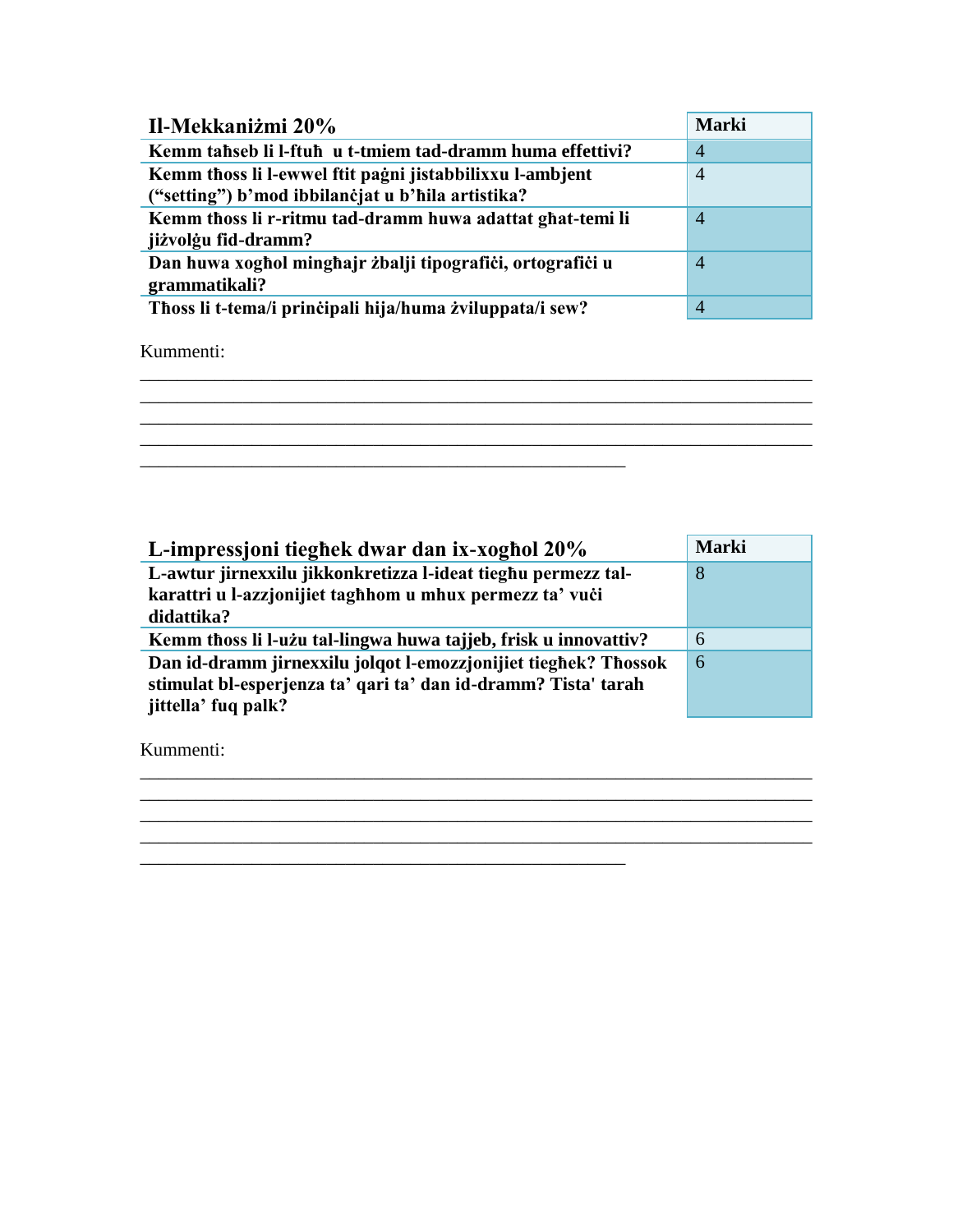## **Drama**

*Guidelines and criteria.* 

| Technique 20%                                                       | <b>Marks</b>   |
|---------------------------------------------------------------------|----------------|
| Does the author manage to present his work in a distinct and        | $\overline{4}$ |
| original voice?                                                     |                |
| Do you feel that these stories are retold in a clear and focuseed   | $\overline{4}$ |
| manner?                                                             |                |
| Do you feel that the author, whilst writing, made sure to take into | $\overline{A}$ |
| consideration the space in which the play unfolds?                  |                |
| Do you feel that the length of the play is adequate and well        | $\overline{4}$ |
| planned?                                                            |                |
| Do you feel that the characters' entrances and exits from one       | $\overline{4}$ |
| scene to the next (as well as on and off set) work?                 |                |

\_\_\_\_\_\_\_\_\_\_\_\_\_\_\_\_\_\_\_\_\_\_\_\_\_\_\_\_\_\_\_\_\_\_\_\_\_\_\_\_\_\_\_\_\_\_\_\_\_\_\_\_\_\_\_\_\_\_\_\_\_\_\_\_\_\_\_\_\_\_\_\_

\_\_\_\_\_\_\_\_\_\_\_\_\_\_\_\_\_\_\_\_\_\_\_\_\_\_\_\_\_\_\_\_\_\_\_\_\_\_\_\_\_\_\_\_\_\_\_\_\_\_\_\_\_\_\_\_\_\_\_\_\_\_\_\_\_\_\_\_\_\_\_\_

\_\_\_\_\_\_\_\_\_\_\_\_\_\_\_\_\_\_\_\_\_\_\_\_\_\_\_\_\_\_\_\_\_\_\_\_\_\_\_\_\_\_\_\_\_\_\_\_\_\_\_\_

 $\mathcal{L}_\text{max} = \mathcal{L}_\text{max} = \mathcal{L}_\text{max} = \mathcal{L}_\text{max} = \mathcal{L}_\text{max} = \mathcal{L}_\text{max} = \mathcal{L}_\text{max}$ 

Comments:

| <b>Plot, Situation and Conflict 20%</b>                             | <b>Marks</b>   |
|---------------------------------------------------------------------|----------------|
| Do you find the plot/situations to be convincing and exciting?      | $\overline{4}$ |
| Is there enough conflict (internal or external) to keep the readers | $\overline{A}$ |
| interested? And does this conflict come across via the motivations  |                |
| and scope of the characters themselves?                             |                |
| Do you feel that the scenes/situations bind coherently with         | $\overline{4}$ |
| previous and following scenes?                                      |                |
| Do you feel that the plot and/or situations are well wrought?       | $\overline{4}$ |
| Are the analepsis and prolepsis techniques well used?               | 4              |

\_\_\_\_\_\_\_\_\_\_\_\_\_\_\_\_\_\_\_\_\_\_\_\_\_\_\_\_\_\_\_\_\_\_\_\_\_\_\_\_\_\_\_\_\_\_\_\_\_\_\_\_\_\_\_\_\_\_\_\_\_\_\_\_\_\_\_\_\_\_\_\_  $\mathcal{L}_\mathcal{L} = \{ \mathcal{L}_1, \mathcal{L}_2, \ldots, \mathcal{L}_N \}$ \_\_\_\_\_\_\_\_\_\_\_\_\_\_\_\_\_\_\_\_\_\_\_\_\_\_\_\_\_\_\_\_\_\_\_\_\_\_\_\_\_\_\_\_\_\_\_\_\_\_\_\_\_\_\_\_\_\_\_\_\_\_\_\_\_\_\_\_\_\_\_\_

Comments: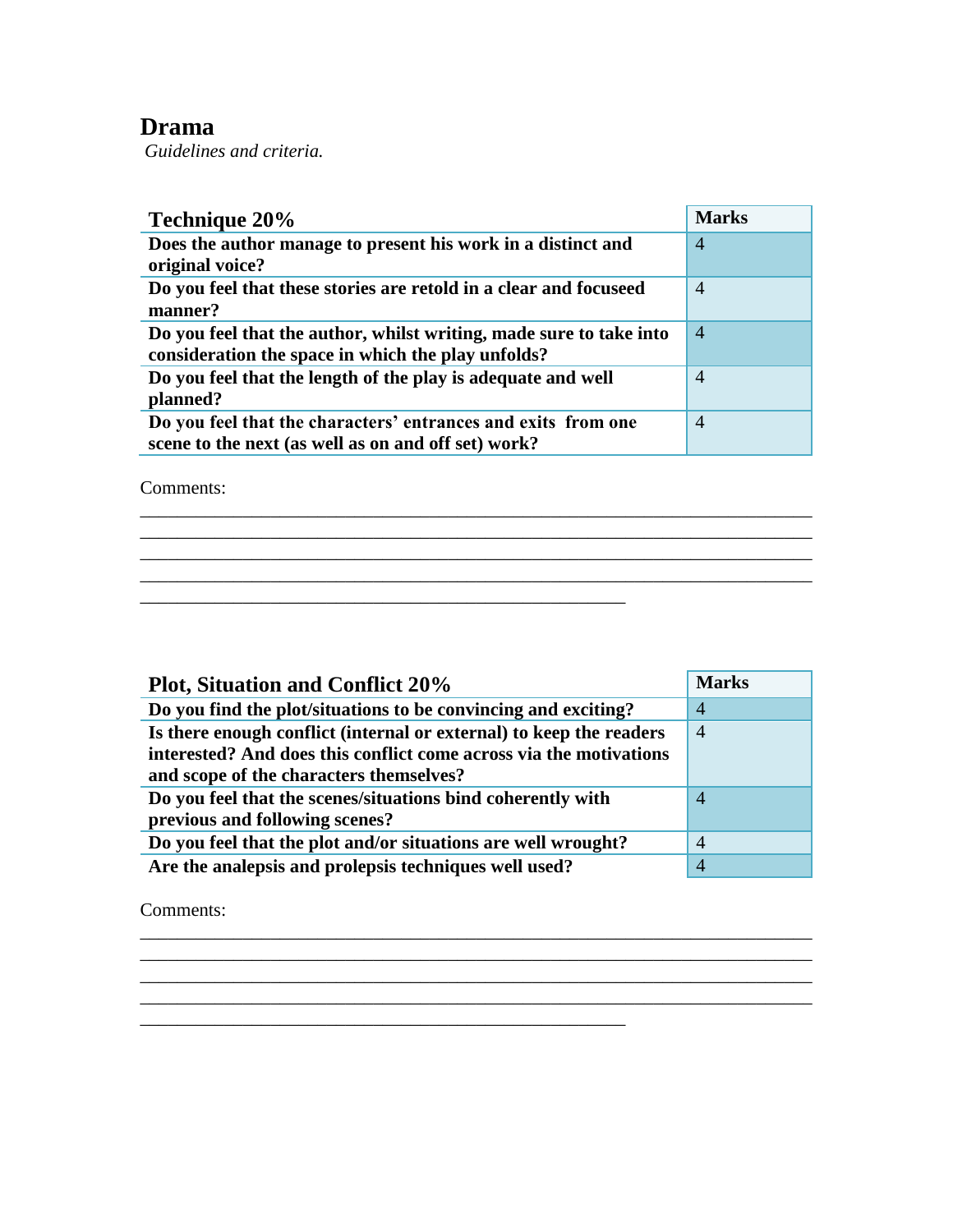| <b>Characterisation and Dialogue 20%</b>                               | <b>Marks</b>   |
|------------------------------------------------------------------------|----------------|
| Do you feel that every main character has a unique voice and           | $\overline{4}$ |
| distinctive characteristics? Do you feel that this voice is consistent |                |
| and adequate for the role of the character?                            |                |
| Do you feel that the main characters are multidimensional, with        | $\overline{4}$ |
| evidence (or at least hints) of both weaknesses and strengths?         |                |
| Do they act, speak and appear in tune with the genre and time in       |                |
| which the play is set? (Naturally, this criteria is dispensed with in  |                |
| cases where a character is intended to appear as a prototype or        |                |
| caricature. One must however be aware of equally valid instances       |                |
| where a multidimensional/realistic character also serves as a          |                |
| caricature/stereotype/prototype).                                      |                |
| Do you feel that the dialogue and actions help build the characters    | $\overline{4}$ |
| and transport the plot and/or relationships forward?                   |                |
| Is the dialogue natural as opposed to forced and/or too didactic?      | $\overline{4}$ |
| (Naturally, this depends on the genre of drama – for example, in       |                |
| the Theatre of the Absurd one would expect the dialogue to be less     |                |
| natural and more heightened)                                           |                |
| Do you feel that the didascalia is clear and well-wrought and does     | $\overline{4}$ |
| it help the director and reader?                                       |                |
|                                                                        |                |

Comments:

| <b>Mechanics 20%</b>                                                        | <b>Marks</b>   |
|-----------------------------------------------------------------------------|----------------|
| How effective are the opening and closing of the play?                      | 4              |
| Do the first pages establish the setting in a balanced and artistic<br>way? | $\overline{4}$ |
| Is the rhythm of the play adequate for the themes explored<br>throughout?   | $\overline{4}$ |
| Is this text faultless in terms of typography, ortography and<br>grammar?   | $\overline{4}$ |
| Do you feel that the main theme/s is/are well evolved?                      |                |

\_\_\_\_\_\_\_\_\_\_\_\_\_\_\_\_\_\_\_\_\_\_\_\_\_\_\_\_\_\_\_\_\_\_\_\_\_\_\_\_\_\_\_\_\_\_\_\_\_\_\_\_\_\_\_\_\_\_\_\_\_\_\_\_\_\_\_\_\_\_\_\_ \_\_\_\_\_\_\_\_\_\_\_\_\_\_\_\_\_\_\_\_\_\_\_\_\_\_\_\_\_\_\_\_\_\_\_\_\_\_\_\_\_\_\_\_\_\_\_\_\_\_\_\_\_\_\_\_\_\_\_\_\_\_\_\_\_\_\_\_\_\_\_\_ \_\_\_\_\_\_\_\_\_\_\_\_\_\_\_\_\_\_\_\_\_\_\_\_\_\_\_\_\_\_\_\_\_\_\_\_\_\_\_\_\_\_\_\_\_\_\_\_\_\_\_\_\_\_\_\_\_\_\_\_\_\_\_\_\_\_\_\_\_\_\_\_

\_\_\_\_\_\_\_\_\_\_\_\_\_\_\_\_\_\_\_\_\_\_\_\_\_\_\_\_\_\_\_\_\_\_\_\_\_\_\_\_\_\_\_\_\_\_\_\_\_\_\_\_\_\_\_\_\_\_\_\_\_\_\_\_\_\_\_\_\_\_\_\_ \_\_\_\_\_\_\_\_\_\_\_\_\_\_\_\_\_\_\_\_\_\_\_\_\_\_\_\_\_\_\_\_\_\_\_\_\_\_\_\_\_\_\_\_\_\_\_\_\_\_\_\_\_\_\_\_\_\_\_\_\_\_\_\_\_\_\_\_\_\_\_\_

\_\_\_\_\_\_\_\_\_\_\_\_\_\_\_\_\_\_\_\_\_\_\_\_\_\_\_\_\_\_\_\_\_\_\_\_\_\_\_\_\_\_\_\_\_\_\_\_\_\_\_\_\_\_\_\_\_\_\_\_\_\_\_\_\_\_\_\_\_\_\_\_

\_\_\_\_\_\_\_\_\_\_\_\_\_\_\_\_\_\_\_\_\_\_\_\_\_\_\_\_\_\_\_\_\_\_\_\_\_\_\_\_\_\_\_\_\_\_\_\_\_\_\_\_

Comments: